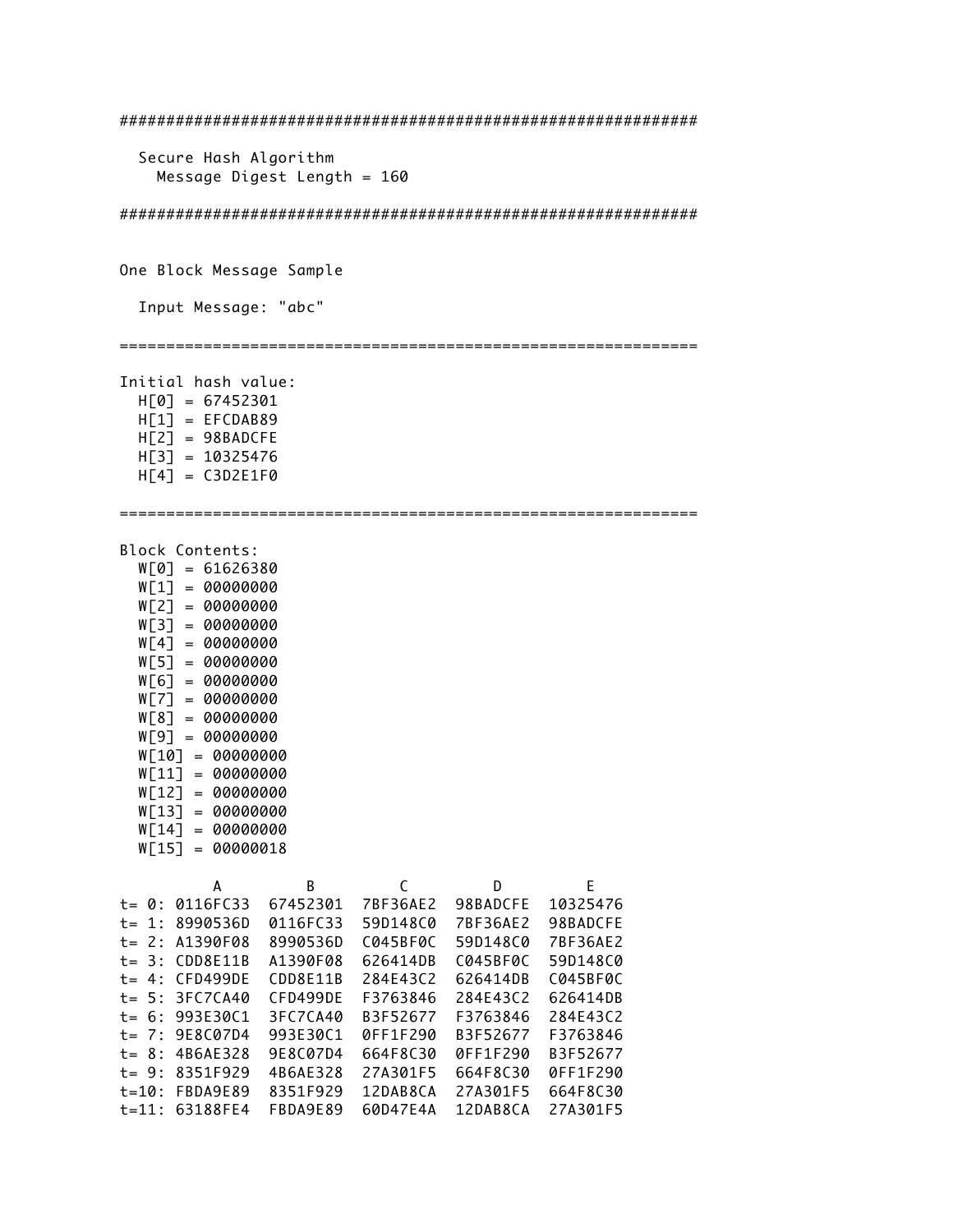| $t = 12:$  | 4607B664 | 63188FE4 | 7EF6A7A2 | 60D47E4A             | 12DAB8CA |
|------------|----------|----------|----------|----------------------|----------|
| $t = 13:$  | 9128F695 | 4607B664 | 18C623F9 | 7EF6A7A2             | 60D47E4A |
| $t = 14$ : | 196BEE77 | 9128F695 | 1181ED99 | 18C623F9             | 7EF6A7A2 |
| $t = 15:$  | 20BDD62F | 196BEE77 | 644A3DA5 | 1181ED99             | 18C623F9 |
| $t = 16:$  | 4E925823 | 20BDD62F | C65AFB9D | 644A3DA5             | 1181ED99 |
| $t = 17:$  | 82AA6728 | 4E925823 | C82F758B | C65AFB9D             | 644A3DA5 |
| $t = 18:$  | DC64901D | 82AA6728 | D3A49608 | C82F758B             | C65AFB9D |
| $t = 19:$  | FD9E1D7D | DC64901D | 20AA99CA | D3A49608             | C82F758B |
| $t = 20:$  | 1A37B0CA | FD9E1D7D | 77192407 | 20AA99CA             | D3A49608 |
| $t = 21:$  | 33A23BFC | 1A37B0CA | 7F67875F | 77192407             | 20AA99CA |
| $t = 22:$  | 21283486 | 33A23BFC | 868DEC32 | 7F67875F             | 77192407 |
| $t = 23:$  | D541F12D | 21283486 | 0CE88EFF | 868DEC32             | 7F67875F |
| $t = 24:$  | C7567DC6 | D541F12D | 884A0D21 | 0CE88EFF             | 868DEC32 |
| $t = 25:$  | 48413BA4 | C7567DC6 | 75507C4B | 884A0D21             | 0CE88EFF |
| $t = 26:$  | BE35FBD5 | 48413BA4 | B1D59F71 | 75507C4B             | 884A0D21 |
| $t = 27:$  | 4AA84D97 | BE35FBD5 | 12104EE9 | B1D59F71             | 75507C4B |
| $t = 28:$  | 8370B52E | 4AA84D97 | 6F8D7EF5 | 12104EE9             | B1D59F71 |
|            |          | 8370B52E | D2AA1365 |                      | 12104EE9 |
| $t = 29:$  | C5FBAF5D |          |          | 6F8D7EF5<br>D2AA1365 | 6F8D7EF5 |
| $t = 30:$  | 1267B407 | C5FBAF5D | A0DC2D4B |                      |          |
| $t = 31:$  | 3B845D33 | 1267B407 | 717EEBD7 | A0DC2D4B             | D2AA1365 |
| $t = 32:$  | 046FAA0A | 3B845D33 | C499ED01 | 717EEBD7             | A0DC2D4B |
| $t = 33:$  | 2C0EBC11 | 046FAA0A | CEE1174C | C499ED01             | 717EEBD7 |
| $t = 34:$  | 21796AD4 | 2C0EBC11 | 811BEA82 | CEE1174C             | C499ED01 |
| $t = 35:$  | DCBBB0CB | 21796AD4 | 4B03AF04 | 811BEA82             | CEE1174C |
| $t = 36:$  | 0F511FD8 | DCBBB0CB | 085E5AB5 | 4B03AF04             | 811BEA82 |
| $t = 37:$  | DC63973F | 0F511FD8 | F72EEC32 | 085E5AB5             | 4B03AF04 |
| $t = 38:$  | 4C986405 | DC63973F | 03D447F6 | F72EEC32             | 085E5AB5 |
| $t = 39:$  | 32DE1CBA | 4C986405 | F718E5CF | 03D447F6             | F72EEC32 |
| $t = 40:$  | FC87DEDF | 32DE1CBA | 53261901 | F718E5CF             | 03D447F6 |
| $t = 41$ : | 970A0D5C | FC87DEDF | 8CB7872E | 53261901             | F718E5CF |
| $t = 42:$  | 7F193DC5 | 970A0D5C | FF21F7B7 | 8CB7872E             | 53261901 |
| $t = 43:$  | EE1B1AAF | 7F193DC5 | 25C28357 | FF21F7B7             | 8CB7872E |
| $t = 44:$  | 40F28E09 | EE1B1AAF | 5FC64F71 | 25C28357             | FF21F7B7 |
| $t = 45:$  | 1C51E1F2 | 40F28E09 | FB86C6AB | 5FC64F71             | 25C28357 |
| $t = 46:$  | A01B846C | 1C51E1F2 | 503CA382 | FB86C6AB             | 5FC64F71 |
| $t = 47:$  | BEAD02CA | A01B846C | 8714787C | 503CA382             | FB86C6AB |
| $t = 48:$  | BAF39337 | BEAD02CA | 2806E11B | 8714787C             | 503CA382 |
| $t = 49:$  | 120731C5 | BAF39337 | AFAB40B2 | 2806E11B             | 8714787C |
| $t = 50:$  | 641DB2CE | 120731C5 | EEBCE4CD | AFAB40B2             | 2806E11B |
| $t = 51:$  | 3847AD66 | 641DB2CE | 4481CC71 | EEBCE4CD             | AFAB40B2 |
| $t = 52:$  | E490436D | 3847AD66 | 99076CB3 | 4481CC71             | EEBCE4CD |
| $t = 53:$  | 27E9F1D8 | E490436D | 8E11EB59 | 99076CB3             | 4481CC71 |
| $t = 54:$  | 7B71F76D | 27E9F1D8 | 792410DB | 8E11EB59             | 99076CB3 |
| $t = 55:$  | 5E6456AF | 7B71F76D | 09FA7C76 | 792410DB             | 8E11EB59 |
| $t = 56:$  | C846093F | 5E6456AF | 5EDC7DDB | 09FA7C76             | 792410DB |
| $t = 57:$  | D262FF50 | C846093F | D79915AB | 5EDC7DDB             | 09FA7C76 |
| $t = 58:$  | 09D785FD | D262FF50 | F211824F | D79915AB             | 5EDC7DDB |
| $t = 59:$  | 3F52DE5A | 09D785FD | 3498BFD4 | F211824F             | D79915AB |
| $t = 60:$  | D756C147 | 3F52DE5A | 4275E17F | 3498BFD4             | F211824F |
| $t = 61:$  | 548C9CB2 | D756C147 | 8FD4B796 | 4275E17F             | 3498BFD4 |
| $t = 62:$  | B66C020B | 548C9CB2 | F5D5B051 | 8FD4B796             | 4275E17F |
| $t = 63:$  | 6B61C9E1 | B66C020B | 9523272C | F5D5B051             | 8FD4B796 |
| $t = 64:$  | 19DFA7AC | 6B61C9E1 | ED9B0082 | 9523272C             | F5D5B051 |
| $t = 65:$  | 101655F9 | 19DFA7AC | 5AD87278 | ED9B0082             | 9523272C |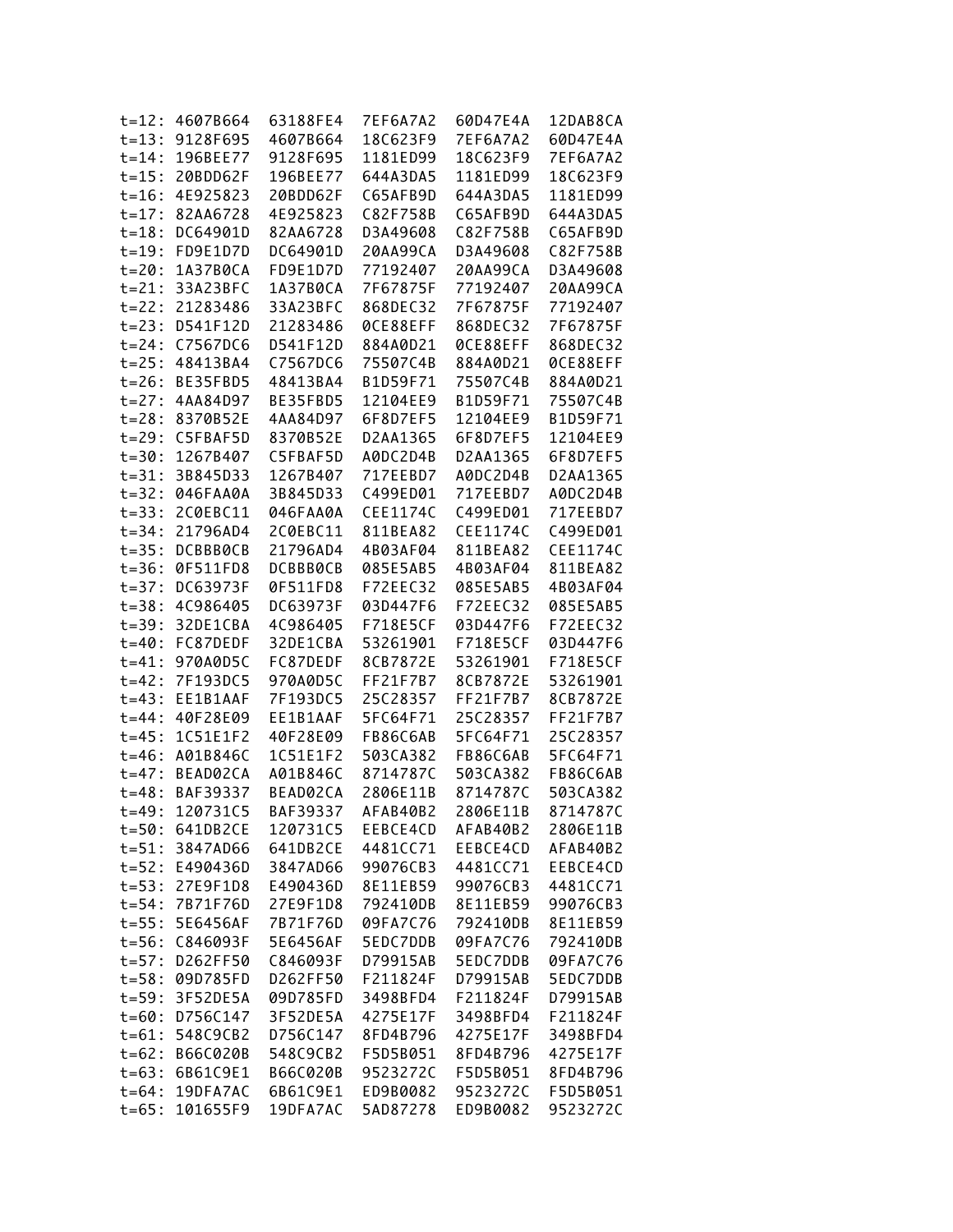------------------------------------------------------------- t=66: 0C3DF2B4 101655F9 0677E9EB 5AD87278 ED9B0082 t=67: 78DD4D2B 0C3DF2B4 4405957E 0677E9EB 5AD87278 t=68: 497093C0 78DD4D2B 030F7CAD 4405957E 0677E9EB t=69: 3F2588C2 497093C0 DE37534A 030F7CAD 4405957E t=70: C199F8C7 3F2588C2 125C24F0 DE37534A 030F7CAD t=71: 39859DE7 C199F8C7 8FC96230 125C24F0 DE37534A t=72: EDB42DE4 39859DE7 F0667E31 8FC96230 125C24F0 t=73: 11793F6F EDB42DE4 CE616779 F0667E31 8FC96230 t=74: 5EE76897 11793F6F 3B6D0B79 CE616779 F0667E31 t=75: 63F7DAB7 5EE76897 C45E4FDB 3B6D0B79 CE616779 t=76: A079B7D9 63F7DAB7 D7B9DA25 C45E4FDB 3B6D0B79 t=77: 860D21CC A079B7D9 D8FDF6AD D7B9DA25 C45E4FDB t=78: 5738D5E1 860D21CC 681E6DF6 D8FDF6AD D7B9DA25 t=79: 42541B35 5738D5E1 21834873 681E6DF6 D8FDF6AD H[0] = 67452301 + 42541B35 = A9993E36 H[1] = EFCDAB89 + 5738D5E1 = 4706816A H[2] = 98BADCFE + 21834873 = BA3E2571  $H[3] = 10325476 + 681E6DF6 = 7850C26C$  $H[4] = C3D2E1F0 + D8FDF6AD = 9CD0D89D$ Message Digest is A9993E36 4706816A BA3E2571 7850C26C 9CD0D89D ============================================================== Two Block Message Sample Input Message: "abcdbcdecdefdefgefghfghighijhijkijkljklmklmnlmnomnopnopq" ============================================================== Initial hash value: H[0] = 67452301  $H[1] = EFCDAB89$  $H[2] = 98BADCFE$  H[3] = 10325476  $H[4] = C3D2E1F0$ ============================================================== Block Contents: W[0] = 61626364  $W[1] = 62636465$  $W[2] = 63646566$  $W[3] = 64656667$  $W[4] = 65666768$  $W[5] = 66676869$  $W[6] = 6768696A$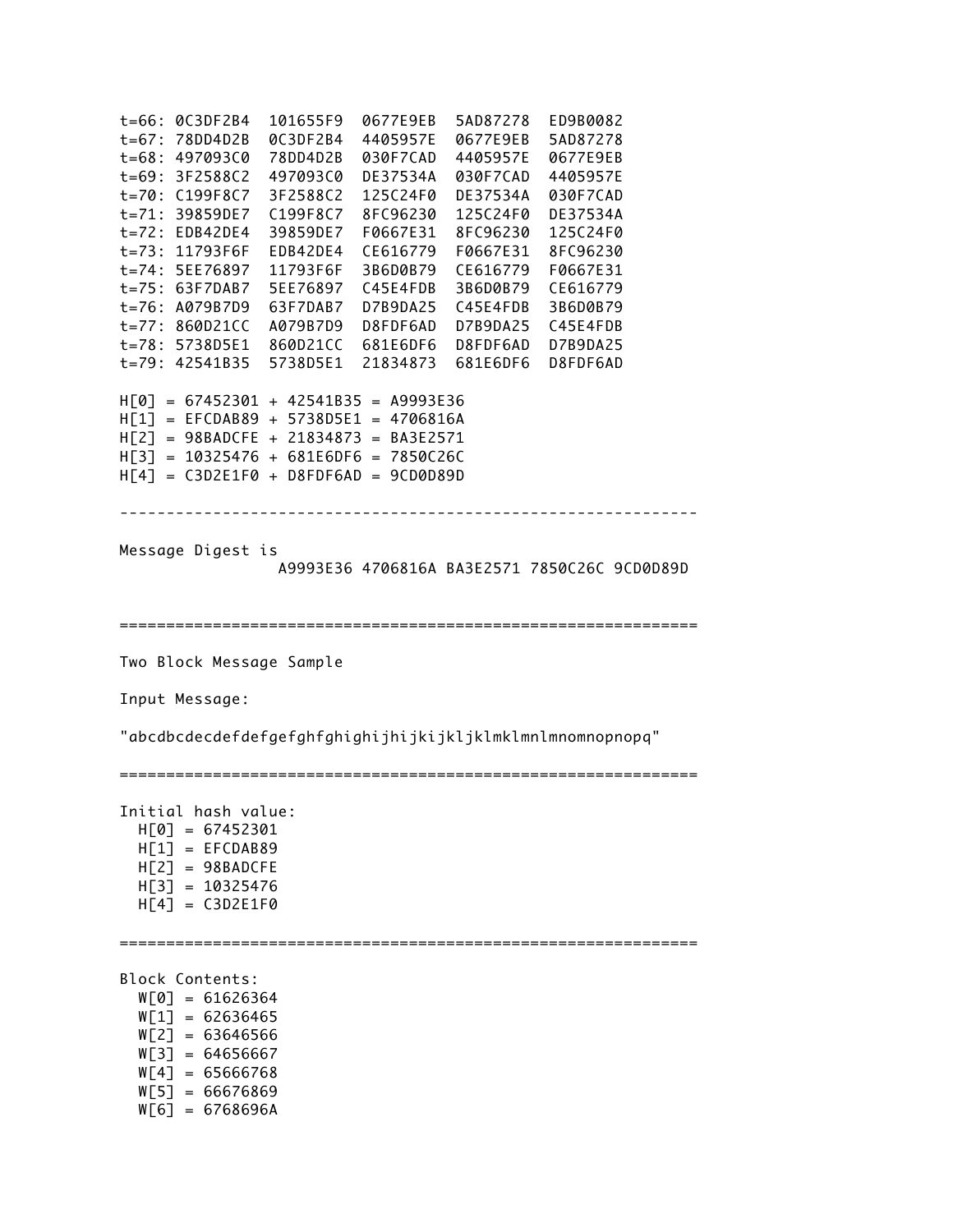| W[7]  | $=$ | 68696A6B |
|-------|-----|----------|
| W[8]  | $=$ | 696A6B6C |
| Wſ91  | $=$ | 6A6B6C6D |
| W[10] | $=$ | 6B6C6D6E |
| W[11] | $=$ | 6C6D6E6F |
| W[12] | $=$ | 6D6E6F70 |
| W[13] | $=$ | 6E6F7071 |
| WΓ14] | $=$ | 80000000 |
| W[15] | $=$ | 00000000 |

|           | А               | B        | C        | D        | Ε        |
|-----------|-----------------|----------|----------|----------|----------|
| $t = 0:$  | 0116FC17        | 67452301 | 7BF36AE2 | 98BADCFE | 10325476 |
| $t = 1:$  | EBF3B452        | 0116FC17 | 59D148C0 | 7BF36AE2 | 98BADCFE |
| $t = 2:$  | 5109913A        | EBF3B452 | C045BF05 | 59D148C0 | 7BF36AE2 |
| $t = 3:$  | 2C4F6EAC        | 5109913A | BAFCED14 | C045BF05 | 59D148C0 |
| $t = 4:$  | 33F4AE5B        | 2C4F6EAC | 9442644E | BAFCED14 | C045BF05 |
| $t = 5:$  | 96B85189        | 33F4AE5B | 0B13DBAB | 9442644E | BAFCED14 |
| $t = 6:$  | <b>DB04CB58</b> | 96B85189 | CCFD2B96 | 0B13DBAB | 9442644E |
| $t = 7:$  | 45833F0F        | DB04CB58 | 65AE1462 | CCFD2B96 | 0B13DBAB |
| $t = 8:$  | C565C35E        | 45833F0F | 36C132D6 | 65AE1462 | CCFD2B96 |
| $t = 9:$  | 6350AFDA        | C565C35E | D160CFC3 | 36C132D6 | 65AE1462 |
| $t = 10:$ | 8993EA77        | 6350AFDA | B15970D7 | D160CFC3 | 36C132D6 |
| $t = 11:$ | E19ECAA2        | 8993EA77 | 98D42BF6 | B15970D7 | D160CFC3 |
| $t = 12:$ | 8603481E        | E19ECAA2 | E264FA9D | 98D42BF6 | B15970D7 |
| $t = 13:$ | 32F94A85        | 8603481E | B867B2A8 | E264FA9D | 98D42BF6 |
| $t = 14:$ | B2E7A8BE        | 32F94A85 | A180D207 | B867B2A8 | E264FA9D |
| $t = 15:$ | 42637E39        | B2E7A8BE | 4CBE52A1 | A180D207 | B867B2A8 |
| $t = 16:$ | 6B068048        | 42637E39 | ACB9EA2F | 4CBE52A1 | A180D207 |
| $t = 17:$ | 426B9C35        | 6B068048 | 5098DF8E | ACB9EA2F | 4CBE52A1 |
| $t = 18:$ | 944B1BD1        | 426B9C35 | 1AC1A012 | 5098DF8E | ACB9EA2F |
| $t = 19:$ | 6C445652        | 944B1BD1 | 509AE70D | 1AC1A012 | 5098DF8E |
| $t = 20:$ | 95836DA5        | 6C445652 | 6512C6F4 | 509AE70D | 1AC1A012 |
| $t = 21:$ | 09511177        | 95836DA5 | 9B111594 | 6512C6F4 | 509AE70D |
| $t = 22:$ | E2B92DC4        | 09511177 | 6560DB69 | 9B111594 | 6512C6F4 |
| $t = 23:$ | FD224575        | E2B92DC4 | C254445D | 6560DB69 | 9B111594 |
| $t = 24:$ | EEB82D9A        | FD224575 | 38AE4B71 | C254445D | 6560DB69 |
| $t = 25:$ | 5A142C1A        | EEB82D9A | 7F48915D | 38AE4B71 | C254445D |
| $t = 26:$ | 2972F7C7        | 5A142C1A | BBAE0B66 | 7F48915D | 38AE4B71 |
| $t = 27:$ | D526A644        | 2972F7C7 | 96850B06 | BBAE0B66 | 7F48915D |
| $t = 28:$ | E1122421        | D526A644 | CA5CBDF1 | 96850B06 | BBAE0B66 |
| $t = 29:$ | 05B457B2        | E1122421 | 3549A991 | CA5CBDF1 | 96850B06 |
| $t = 30:$ | A9C84BEC        | 05B457B2 | 78448908 | 3549A991 | CA5CBDF1 |
| $t = 31:$ | 52E31F60        | A9C84BEC | 816D15EC | 78448908 | 3549A991 |
| $t = 32:$ | 5AF3242C        | 52E31F60 | 2A7212FB | 816D15EC | 78448908 |
| $t = 33:$ | 31C756A9        | 5AF3242C | 14B8C7D8 | 2A7212FB | 816D15EC |
| $t = 34:$ | E9AC987C        | 31C756A9 | 16BCC90B | 14B8C7D8 | 2A7212FB |
| $t = 35:$ | AB7C32EE        | E9AC987C | 4C71D5AA | 16BCC90B | 14B8C7D8 |
| $t = 36:$ | 5933FC99        | AB7C32EE | 3A6B261F | 4C71D5AA | 16BCC90B |
| $t = 37:$ | 43F87AE9        | 5933FC99 | AADF0CBB | 3A6B261F | 4C71D5AA |
| $t = 38:$ | 24957F22        | 43F87AE9 | 564CFF26 | AADF0CBB | 3A6B261F |
| $t = 39:$ | ADEB7478        | 24957F22 | 50FE1EBA | 564CFF26 | AADF0CBB |
| $t = 40:$ | D70E5010        | ADEB7478 | 89255FC8 | 50FE1EBA | 564CFF26 |
| $t = 41:$ | 79BCFB08        | D70E5010 | 2B7ADD1E | 89255FC8 | 50FE1EBA |
| $t = 42:$ | F9BCB8DE        | 79BCFB08 | 35C39404 | 2B7ADD1E | 89255FC8 |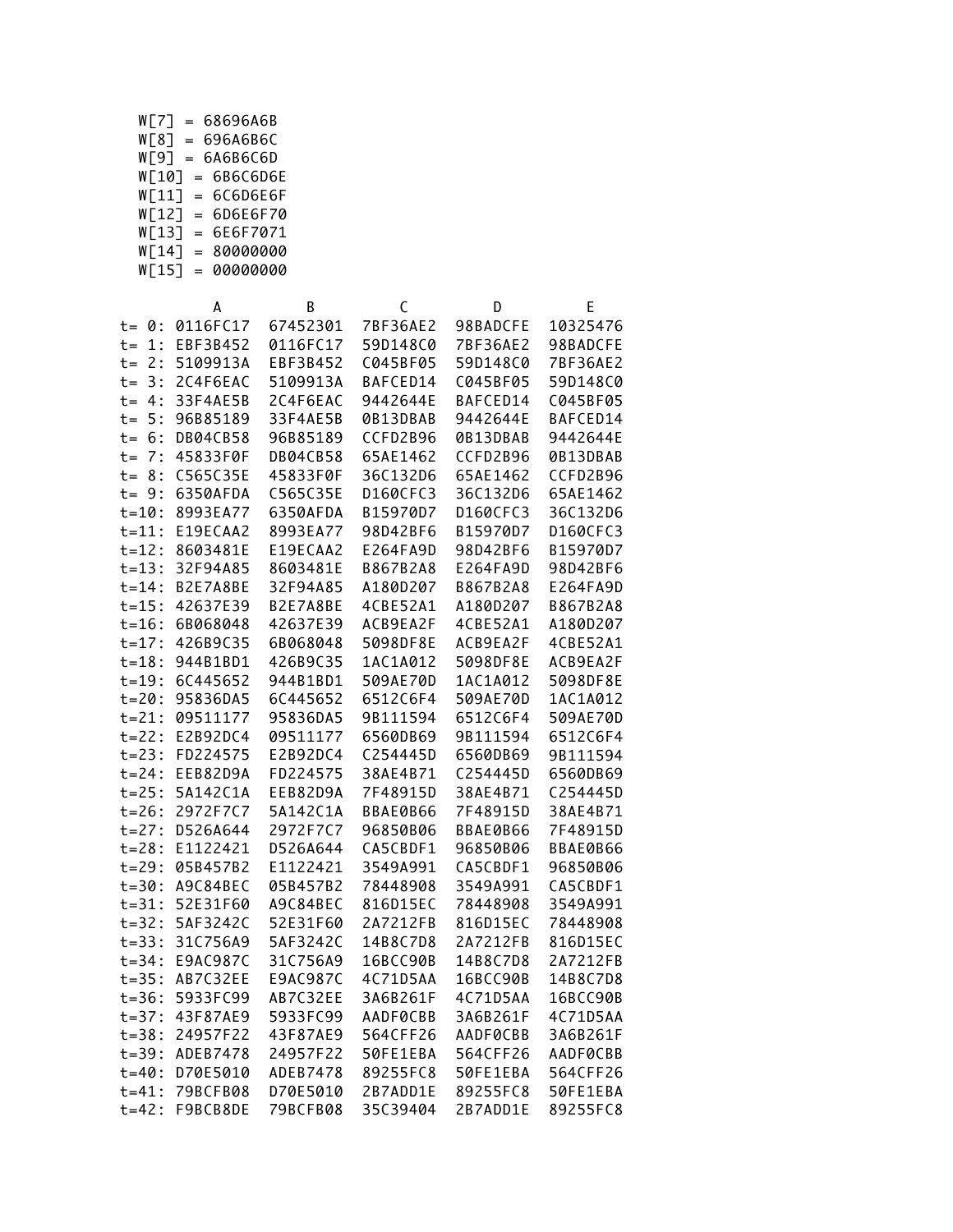| t=43: 633E9561 F9BCB8DE                 |          | 1E6F3EC2 | 35C39404 | 2B7ADD1E        |  |
|-----------------------------------------|----------|----------|----------|-----------------|--|
| $t = 44: 98C1EA64$                      | 633E9561 | BE6F2E37 | 1E6F3EC2 | 35C39404        |  |
| $t=45: C6EA241E$                        | 98C1EA64 | 58CFA558 | BE6F2E37 | 1E6F3EC2        |  |
| $t = 46$ : A2AD4F02                     | C6EA241E | 26307A99 | 58CFA558 | BE6F2E37        |  |
| $t=47: C8A69090$                        | A2AD4F02 | B1BA8907 | 26307A99 | 58CFA558        |  |
| $t=48: 88341600$                        | C8A69090 | A8AB53C0 | B1BA8907 | 26307A99        |  |
| $t=49: 7E846F58$                        | 88341600 | 3229A424 | A8AB53C0 | B1BA8907        |  |
| t=50: 86E358BA                          | 7E846F58 | 220D0580 | 3229A424 | A8AB53C0        |  |
| $t = 51: 8D2E76C8$                      | 86E358BA | 1FA11BD6 | 220D0580 | 3229A424        |  |
| $t = 52: CE892E10$                      | 8D2E76C8 | A1B8D62E | 1FA11BD6 | 220D0580        |  |
| $t=53$ : EDEA95B1                       | CE892E10 | 234B9DB2 | A1B8D62E | 1FA11BD6        |  |
| $t = 54: 36D1230A$                      | EDEA95B1 | 33A24B84 | 234B9DB2 | A1B8D62E        |  |
| t=55: 776C3910                          | 36D1230A | 7B7AA56C | 33A24B84 | 234B9DB2        |  |
| $t = 56$ : A681B723                     | 776C3910 | 8DB448C2 | 7B7AA56C | 33A24B84        |  |
| $t=57$ : AC0A794F                       | A681B723 | 1DDB0E44 | 8DB448C2 | 7B7AA56C        |  |
| $t = 58: F03D3782$                      | AC0A794F | E9A06DC8 | 1DDB0E44 | 8DB448C2        |  |
| $t = 59: 9E F 775C3$                    | F03D3782 | EB029E53 | E9A06DC8 | 1DDB0E44        |  |
| $t = 60: 36254B13$                      | 9EF775C3 | BC0F4DE0 | EB029E53 | E9A06DC8        |  |
| $t = 61: 4080D4DC$                      | 36254B13 | E7BDDD70 | BC0F4DE0 | EB029E53        |  |
| $t=62: 2BFAF7A8$                        | 4080D4DC | CD8952C4 | E7BDDD70 | BC0F4DE0        |  |
| $t = 63: 513F9CA0$                      | 2BFAF7A8 | 10203537 | CD8952C4 | E7BDDD70        |  |
| $t=64: E5895C81$                        | 513F9CA0 | 0AFEBDEA | 10203537 | CD8952C4        |  |
| $t=65: 1037D2D5$                        | E5895C81 | 144FE728 | 0AFEBDEA | 10203537        |  |
| $t = 66: 14A82DA9$                      | 1037D2D5 | 79625720 | 144FE728 | <b>ØAFEBDEA</b> |  |
| $t = 67: 6D17C9FD$                      | 14A82DA9 | 440DF4B5 | 79625720 | 144FE728        |  |
| t=68: 2C7B07BD                          | 6D17C9FD | 452A0B6A | 440DF4B5 | 79625720        |  |
| $t=69$ : FDF6EFFF                       | 2C7B07BD | 5B45F27F | 452A0B6A | 440DF4B5        |  |
| $t = 70: 112B96E3$                      | FDF6EFFF | 4B1EC1EF | 5B45F27F | 452A0B6A        |  |
| $t = 71: 84065712$                      | 112B96E3 | FF7DBBFF | 4B1EC1EF | 5B45F27F        |  |
| $t = 72$ : AB89FB71                     | 84065712 | C44AE5B8 | FF7DBBFF | 4B1EC1EF        |  |
| $t=73$ : $C5210E35$                     | AB89FB71 | A10195C4 | C44AE5B8 | FF7DBBFF        |  |
| $t = 74: 352D9F4B$                      | C5210E35 | 6AE27EDC | A10195C4 | C44AE5B8        |  |
| $t = 75: 1A0E0E0A$                      | 352D9F4B | 7148438D | 6AE27EDC | A10195C4        |  |
| $t = 76$ : D0D47349                     | 1A0E0E0A | CD4B67D2 | 7148438D | 6AE27EDC        |  |
| $t = 77$ : AD38620D                     | D0D47349 | 86838382 | CD4B67D2 | 7148438D        |  |
| $t = 78: D3AD7C25$                      | AD38620D | 74351CD2 | 86838382 | CD4B67D2        |  |
| $t = 79: 8CE34517$                      | D3AD7C25 | 6B4E1883 | 74351CD2 | 86838382        |  |
|                                         |          |          |          |                 |  |
| $H[0] = 67452301 + 8CE34517 = F4286818$ |          |          |          |                 |  |
| H[1] = EFCDAB89 + D3AD7C25 = C37B27AE   |          |          |          |                 |  |
| H[2] = 98BADCFE + 6B4E1883 = 0408F581   |          |          |          |                 |  |
| $H[3] = 10325476 + 74351CD2 = 84677148$ |          |          |          |                 |  |
| $H[4] = C3D2E1F0 + 86838382 = 4A566572$ |          |          |          |                 |  |
|                                         |          |          |          |                 |  |
|                                         |          |          |          |                 |  |
|                                         |          |          |          |                 |  |
| Block Contents:                         |          |          |          |                 |  |
| $W[0] = 00000000$                       |          |          |          |                 |  |
| $W[1] = 00000000$                       |          |          |          |                 |  |
| $W[2] = 00000000$                       |          |          |          |                 |  |
|                                         |          |          |          |                 |  |
| $W[3] = 00000000$                       |          |          |          |                 |  |

 W[5] = 00000000 W[6] = 00000000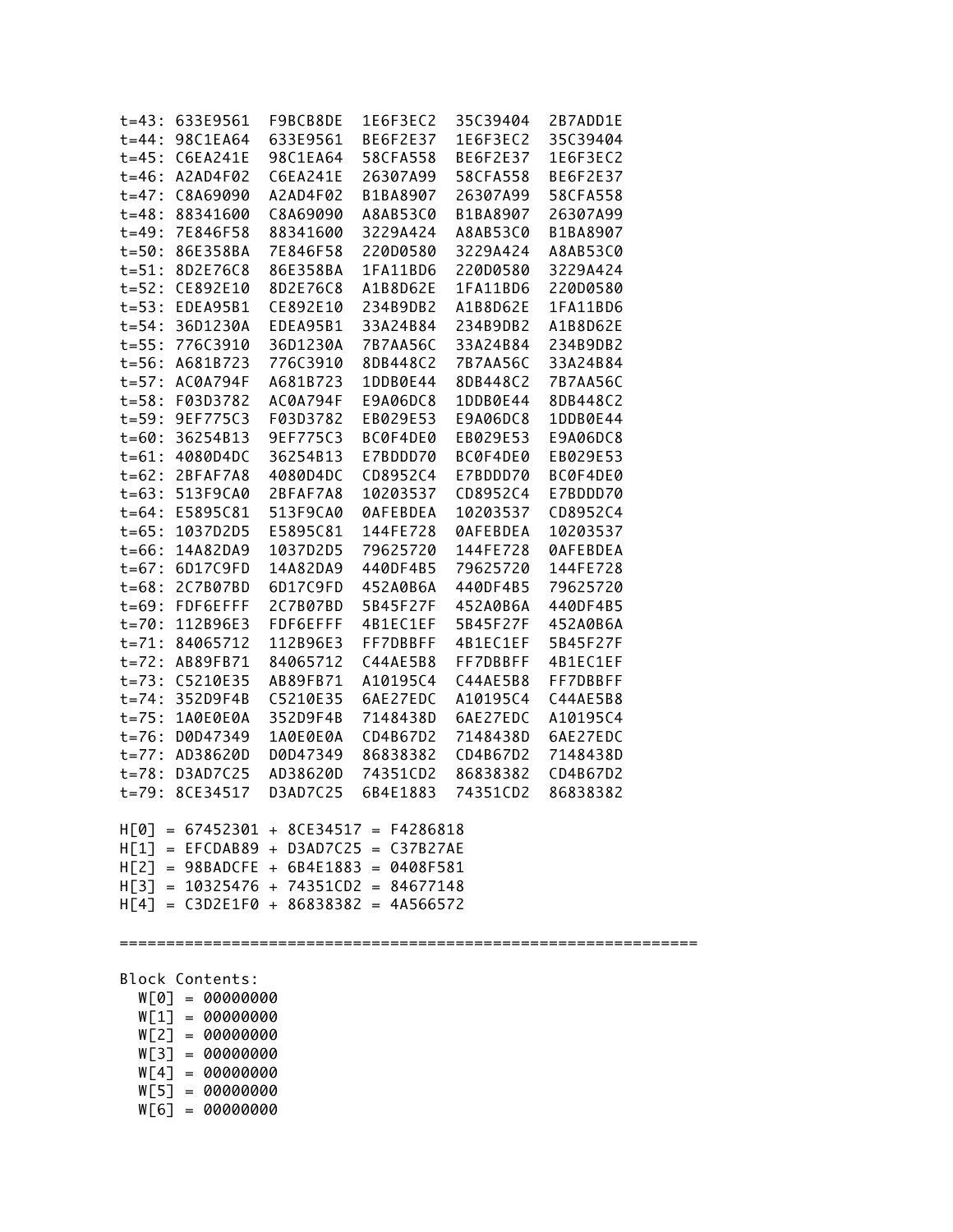| W[7]<br>$=$ |     | 00000000   |          |  |
|-------------|-----|------------|----------|--|
| W[8]        | $=$ | 00000000   |          |  |
| Wſ91        | $=$ | 00000000   |          |  |
| WΓ107       |     | = 00000000 |          |  |
| W「11ๅ       | $=$ |            | 00000000 |  |
| W「12ๅ       | $=$ |            | 00000000 |  |
| W[13]       | $=$ |            | 00000000 |  |
| WΓ14]       | $=$ |            | 00000000 |  |
| W「15ๅ       | $=$ |            | 000001C0 |  |

|             | A               | B               | C        | D               | Ε               |
|-------------|-----------------|-----------------|----------|-----------------|-----------------|
| $t = 0:$    | 2DF257E9        | F4286818        | B0DEC9EB | 0408F581        | 84677148        |
| 1:<br>$t =$ | 4D3DC58F        | 2DF257E9        | 3D0A1A06 | B0DEC9EB        | 0408F581        |
| $t = 2:$    | C352BB05        | 4D3DC58F        | 4B7C95FA | 3D0A1A06        | B0DEC9EB        |
| $t = 3:$    | EEF743C6        | C352BB05        | D34F7163 | 4B7C95FA        | 3D0A1A06        |
| $t = 4:$    | 41E34277        | EEF743C6        | 70D4AEC1 | D34F7163        | 4B7C95FA        |
| $t = 5:$    | 5443915C        | 41E34277        | BBBDD0F1 | 70D4AEC1        | D34F7163        |
| $t = 6:$    | E7FA0377        | 5443915C        | D078D09D | BBBDD0F1        | 70D4AEC1        |
| $t = 7:$    | C6946813        | E7FA0377        | 1510E457 | D078D09D        | BBBDD0F1        |
| $t = 8:$    | FDDE1DE1        | C6946813        | F9FE80DD | 1510E457        | D078D09D        |
| $t = 9:$    | <b>B8538ACA</b> | FDDE1DE1        | F1A51A04 | F9FE80DD        | 1510E457        |
| $t = 10$ :  | 6BA94F63        | <b>B8538ACA</b> | 7F778778 | F1A51A04        | F9FE80DD        |
| $t = 11$ :  | 43A2792F        | 6BA94F63        | AE14E2B2 | 7F778778        | F1A51A04        |
| $t = 12:$   | FECD7BBF        | 43A2792F        | DAEA53D8 | AE14E2B2        | 7F778778        |
| $t = 13:$   | A2604CA8        | FECD7BBF        | D0E89E4B | DAEA53D8        | AE14E2B2        |
| $t = 14$ :  | 258B0BAA        | A2604CA8        | FFB35EEF | D0E89E4B        | DAEA53D8        |
| $t = 15:$   | D9772360        | 258B0BAA        | 2898132A | FFB35EEF        | D0E89E4B        |
| $t = 16:$   | 5507DB6E        | D9772360        | 8962C2EA | 2898132A        | FFB35EEF        |
| $t = 17:$   | A51B58BC        | 5507DB6E        | 365DC8D8 | 8962C2EA        | 2898132A        |
| $t = 18:$   | C2EB709F        | A51B58BC        | 9541F6DB | 365DC8D8        | 8962C2EA        |
| $t = 19:$   | D8992153        | C2EB709F        | 2946D62F | 9541F6DB        | 365DC8D8        |
| $t = 20:$   | 37482F5F        | D8992153        | F0BADC27 | 2946D62F        | 9541F6DB        |
| $t = 21:$   | EE8700BD        | 37482F5F        | F6264854 | F0BADC27        | 2946D62F        |
| $t = 22:$   | 9AD594B9        | EE8700BD        | CDD20BD7 | F6264854        | F0BADC27        |
| $t = 23:$   | 8FBAA5B9        | 9AD594B9        | 7BA1C02F | CDD20BD7        | F6264854        |
| $t = 24:$   | 88FB5867        | 8FBAA5B9        | 66B5652E | 7BA1C02F        | CDD20BD7        |
| $t = 25:$   | EEC50521        | 88FB5867        | 63EEA96E | 66B5652E        | 7BA1C02F        |
| $t = 26:$   | 50BCE434        | EEC50521        | E23ED619 | 63EEA96E        | 66B5652E        |
| $t = 27:$   | 5C416DAF        | 50BCE434        | 7BB14148 | E23ED619        | 63EEA96E        |
| $t = 28:$   | 2429BE5F        | 5C416DAF        | 142F390D | 7BB14148        | E23ED619        |
| $t = 29:$   | 0A2FB108        | 2429BE5F        | D7105B6B | 142F390D        | 7BB14148        |
| $t = 30:$   | 17986223        | 0A2FB108        | C90A6F97 | D7105B6B        | 142F390D        |
| $t = 31:$   | 8A4AF384        | 17986223        | 028BEC42 | C90A6F97        | D7105B6B        |
| $t = 32:$   | 6B629993        | 8A4AF384        | C5E61888 | 028BEC42        | C90A6F97        |
| $t = 33:$   | F15F04F3        | 6B629993        | 2292BCE1 | C5E61888        | 028BEC42        |
| $t = 34:$   | 295CC25B        | F15F04F3        | DAD8A664 | 2292BCE1        | C5E61888        |
| $t = 35:$   | 696DA404        | 295CC25B        | FC57C13C | DAD8A664        | 2292BCE1        |
| $t = 36:$   | CEF5AE12        | 696DA404        | CA573096 | FC57C13C        | DAD8A664        |
| $t = 37:$   | 87D5B80C        | CEF5AE12        | 1A5B6901 | CA573096        | FC57C13C        |
| $t = 38:$   | 84E2A5F2        | 87D5B80C        | B3BD6B84 | 1A5B6901        | CA573096        |
| $t = 39:$   | 03BB6310        | 84E2A5F2        | 21F56E03 | <b>B3BD6B84</b> | 1A5B6901        |
| $t = 40:$   | C2D8F75F        | 03BB6310        | A138A97C | 21F56E03        | <b>B3BD6B84</b> |
| $t = 41:$   | BFB25768        | C2D8F75F        | 00EED8C4 | A138A97C        | 21F56E03        |
| $t = 42:$   | 28589152        | BFB25768        | F0B63DD7 | 00EED8C4        | A138A97C        |